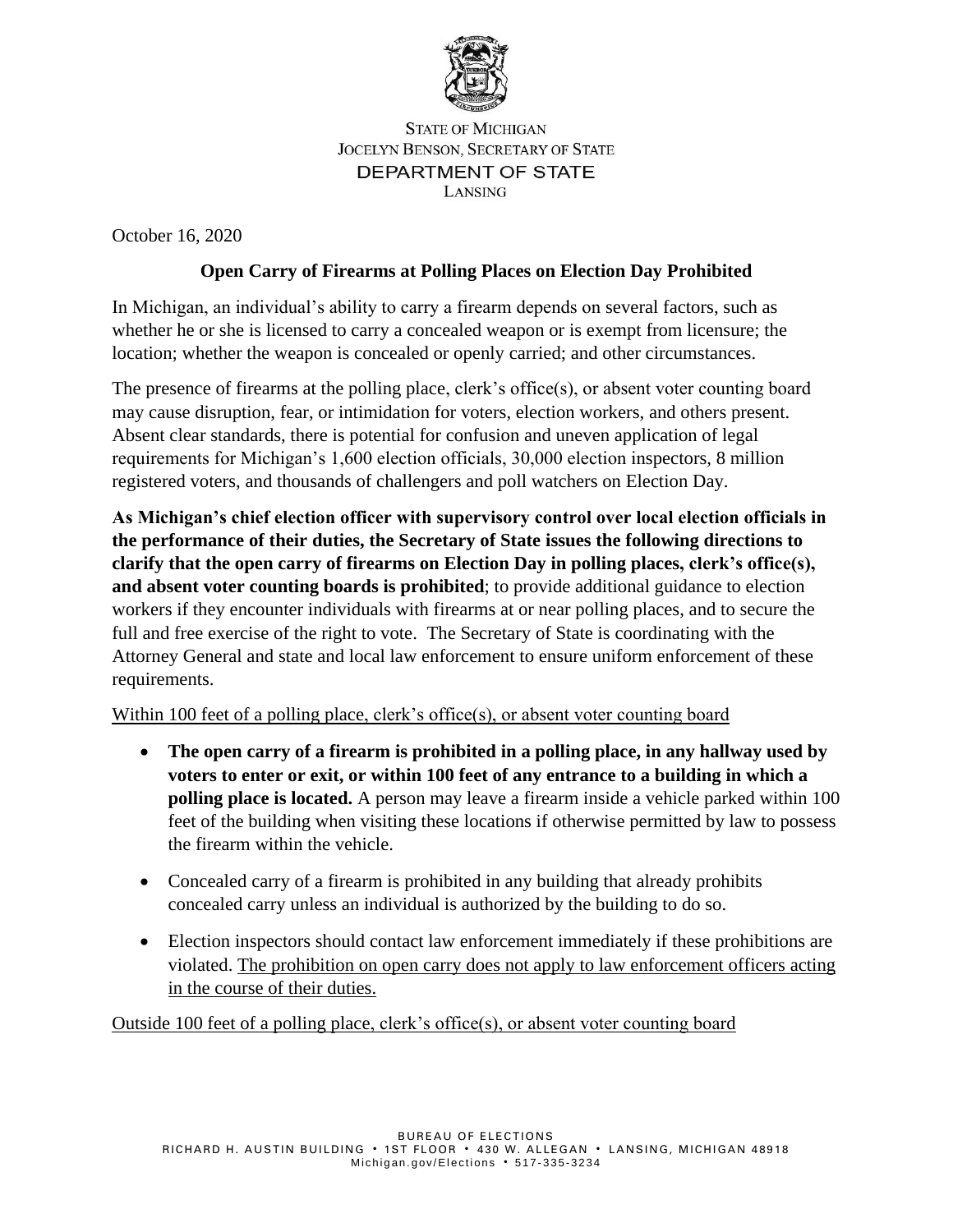• Outside of 100 feet of a polling place, if any person is acting in a way that would tend to intimidate, hinder or impede voters on the way to the polls, election inspectors should immediately contact law enforcement.

## Signage and Contacting Law Enforcement

- Election inspectors must post signage providing notice of this regulation inside the room containing the polling place and at the building entrance. Notice may also be posted at 100 feet at the discretion of the local clerk.
- Clerks should contact local police departments and county sheriffs in advance of election day to establish points of contact for enforcing this or any other election day regulations.